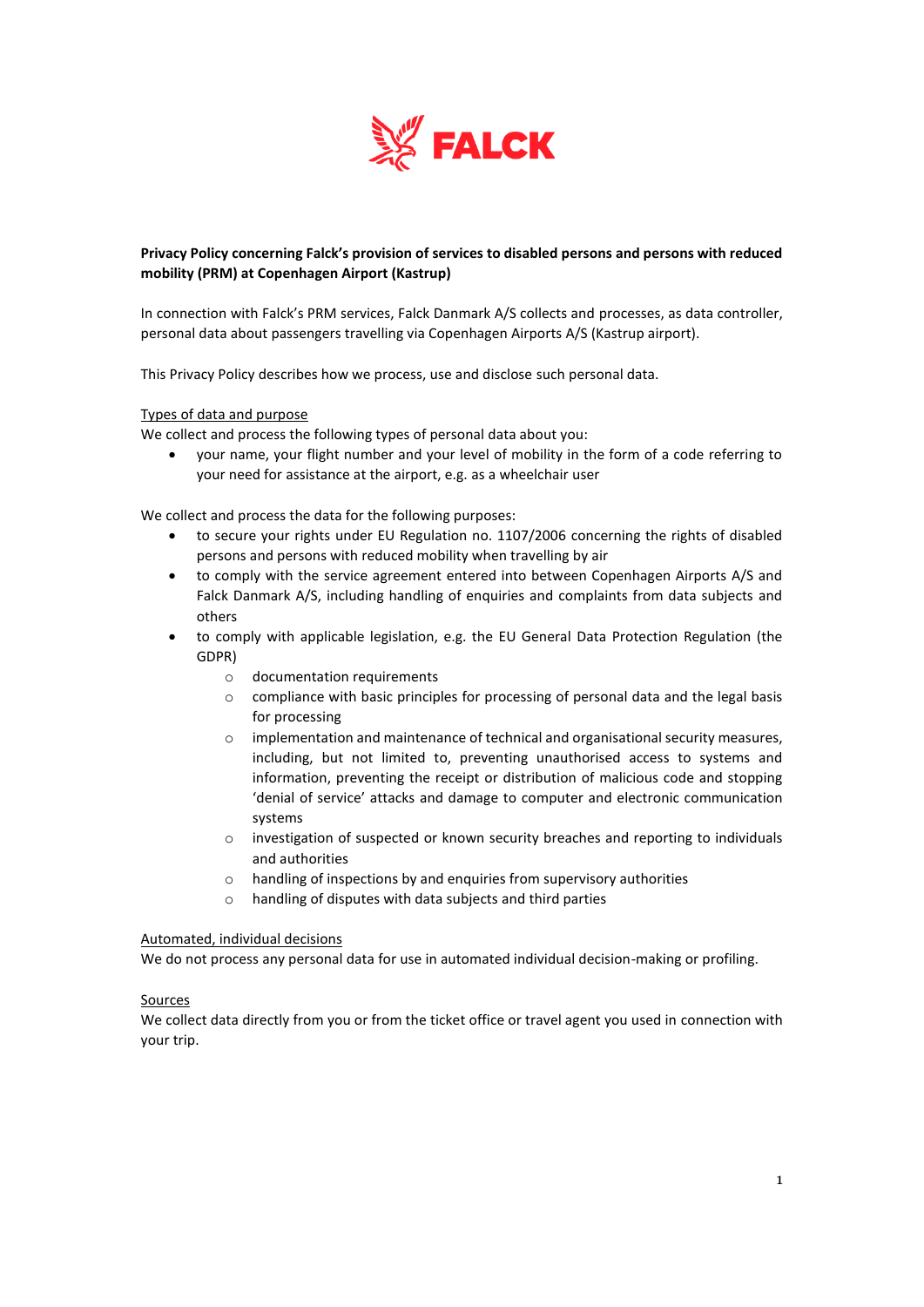## Legal basis for collection and processing of personal data

The legal basis for our collection and processing of your personal data is:

- article  $6(1)(b)$  and  $9(2)(b)$  of the GDPR
- articles 8 and 9 of EU Regulation no. 1107/2006 concerning the rights of disabled persons and persons with reduced mobility when travelling by air

We collect and process your personal data for the following purposes:

- to identify you at the airport and ensure that you receive proper assistance
- to ensure that we can assist you with any future enquiries
- to meet our obligations under our contract with the airport

### Transfer of personal data to data processors

In connection with support for our IT system, the party named below will gain access to our database. Such access is governed by a data processor agreement and on standard contractual clauses for the transfer of personal data to a processors established in third countries under Directive 95/46/EC of the European Parliament and of the Council.

• AvTech, Inc, An Illinois corporation 2126 South Wolf Road, Des Plaines, 11, 60018, Chicago, USA.

# Storage period

We keep your personal data for as long as necessary for the above-mentioned purposes but for a maximum period of current year plus five years from the date when you used our service, because we need to be able to handle any complaints.

### Your rights

Subject to the limitations that follow from legislation, your rights include a right of access to your personal data, a right to rectification of incorrect information, a right to erasure of information, a right to restriction of processing, a right to data portability and a right to object to the processing of personal data, including automated individual decision-making.

You also have the right to file a complaint with the Danish Data Protection Agency.

### **Contact**

If you have any questions about the processing of your personal data or your privacy rights, you are welcome to contact our customer service at kontakt@falck.dk or our data protection officer at dpo@falck.com.

Falck Danmark A/S Falck Ambulance Danmark Sydhavnsgade 18 2450 Copenhagen SV Denmark

04072019\_v2